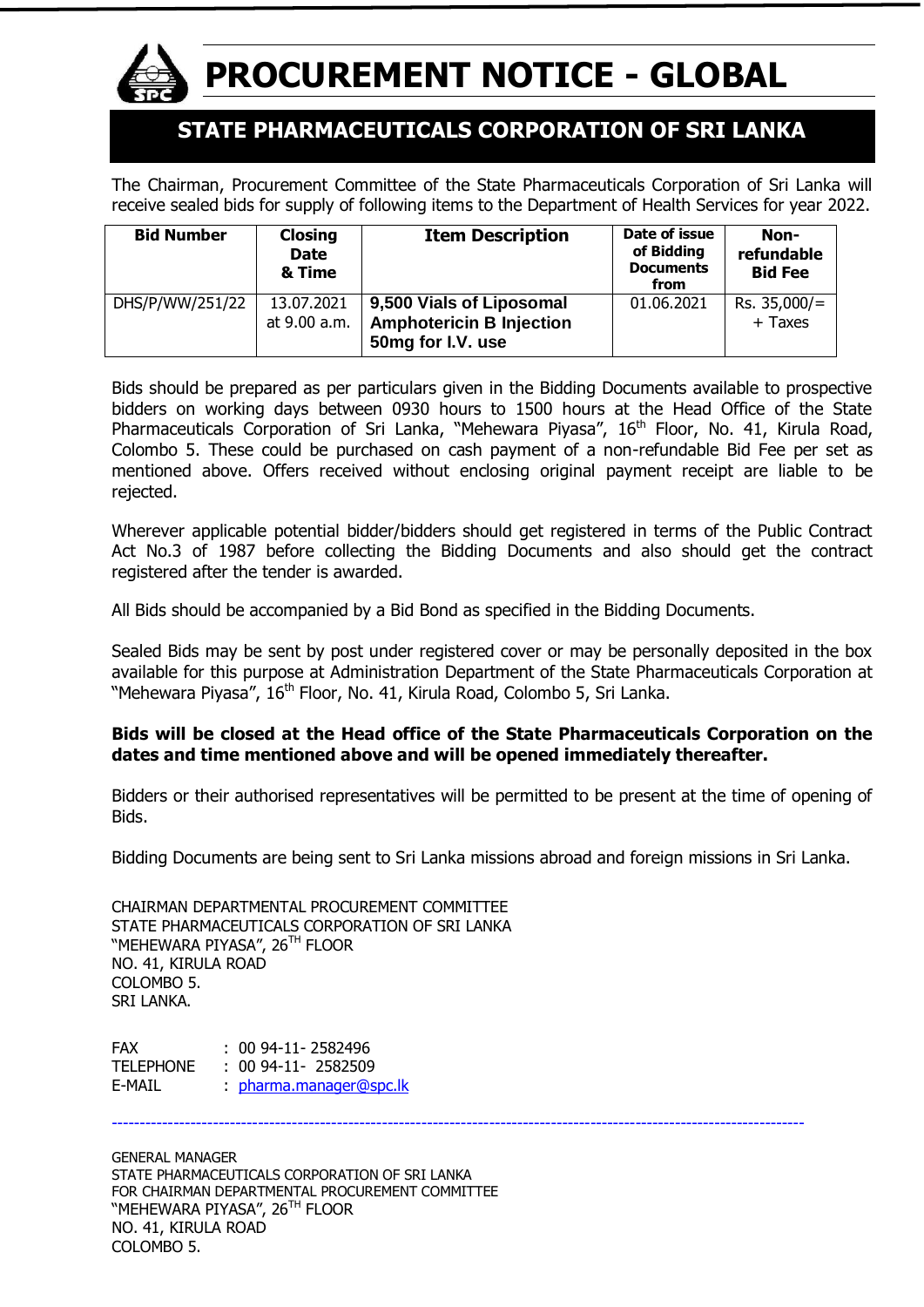#### **TENDER NO. : DHS/P/WW/251/22 DATE OF ISSUE**  $: 1^{57}$  **JUNE 2021 CLOSING DATE & TIME : 13TH JULY 2021 AT 09.00 HOURS SRI LANKA TIME**

# **ORDER LIST NO. : 2022/SPC/N/C/P/00024**

| <b>SR No.</b> | <b>Item Description/ Specification</b>                                                                                                                                              | <b>Quantity</b> | <b>Delivery</b>   |
|---------------|-------------------------------------------------------------------------------------------------------------------------------------------------------------------------------------|-----------------|-------------------|
| 00107403      | Liposomal form of Amphotericin B 50 mg vial                                                                                                                                         | 9,500           | $5,000$ Vials $-$ |
|               | Liposomal form of Amphotericin B 50 mg vial                                                                                                                                         | <b>Vials</b>    | May 2022          |
|               | A sterile, pyrogen free, lyophilized powder for                                                                                                                                     |                 | $4,500$ Vials $-$ |
|               | dispersion for infusion.                                                                                                                                                            |                 | August 2022       |
|               | Each vial should contain as active ingredient 50 mg                                                                                                                                 |                 |                   |
|               | (50,000 units) of Amphotericin B intercalated in<br>liposomes.                                                                                                                      |                 |                   |
|               | After reconstitution in sterile water for injection, the                                                                                                                            |                 |                   |
|               | concentrated solution should contain 4mg/ml of                                                                                                                                      |                 |                   |
|               | Amphotericine B.                                                                                                                                                                    |                 |                   |
|               | Each vial should be packed individually in a carton with                                                                                                                            |                 |                   |
|               | a product information leaflet including details on                                                                                                                                  |                 |                   |
|               | administration and a device for filtration with the mean                                                                                                                            |                 |                   |
|               | pore diameter of the filter not less than 1.0 micron.<br>Prequalification                                                                                                           |                 |                   |
|               | The manufacturer should have the following                                                                                                                                          |                 |                   |
|               | documents                                                                                                                                                                           |                 |                   |
|               | 1) Certificate of registration in                                                                                                                                                   |                 |                   |
|               | a. the country of manufacturer                                                                                                                                                      |                 |                   |
|               | b. Sri Lanka                                                                                                                                                                        |                 |                   |
|               | c. other countries where the product is registered                                                                                                                                  |                 |                   |
|               | 2) Evidence of current use in the country of<br>manufacture                                                                                                                         |                 |                   |
|               | 3) Evidence of current use in reference countries<br>namely USA, UK and Ireland. Australia, Canada,<br>Germany, Japan, Italy 4) Evidence of WHO pre-<br>qualification is preferable |                 |                   |
|               | Packing: 10 Vials in a box                                                                                                                                                          |                 |                   |

# **Representative Tender samples to be submitted for the evaluation.**

**The amount of Bid Bond: LKR 2,969,928.00 or USD 14,887.00.**

# **Bid Bond should be submitted with valid up to 08.02.2022 together with the bid**

#### **Bid should be valid till 09.01.2022.**

**Non refundable Bid Fee Rs. 35,000.00 + Taxes** should be paid in cash to SPC for each set of Tender Documents.

**Bid Evaluation Summary sheets should be submitted with the Bid (Please refer SPC website for more details)**

#### **CONDITIONS OF SUPPLY**

#### **(a) Part A**

1. The consignments supplied in respect of an order concerned, shall exactly match with the reference sample submitted and the product information (item descriptions, shelf life/warranty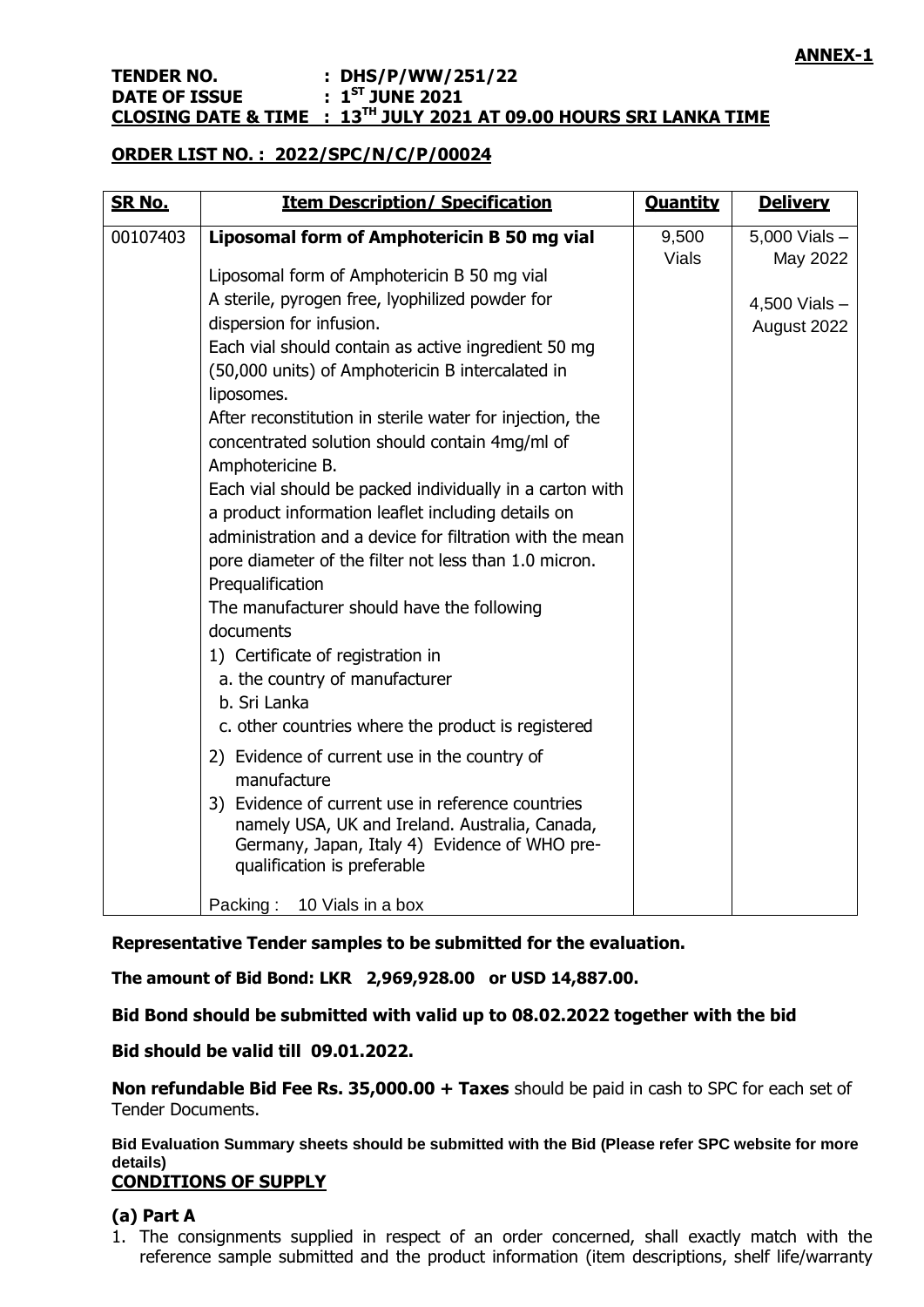where applicable, manufacturer's name, country of manufacture, country of origin, etc.) provided in the bid document by the supplier, which has been accepted by the procurement committee, and included in the Indent / Purchase Order (PO), issued by SPC.

- 2. All items shall be supplied, sourcing from the manufacturer and country of manufacturer, stated in the Purchase Order (PO)/Indent of SPC and wherever applicable shall have a valid product registration or waiver of registration from NMRA.
- 3. Maintaining the validity of the product registration during the period of supply (delivery schedule), obtaining waiver of registration &/ import license / manufacture licensing at NMRA, is a pre-requisite for the supply of surgical, pharmaceutical and relevant laboratory items. Hence all suppliers shall produce relevant valid registration certificates/licenses, when requested by MSD/SPC.

When the validity of the product/manufacturing licenses and registrations of NMRA (eg; manufacturing license, product registration and GMP certificates), of local manufacturers / local suppliers, lapses during the year or during the period of supply (delivery schedule), it shall be extended / renewed by the supplier. A certified copies of afore mentioned valid certificates shall be submitted to MSD by the supplier when deliveries are made.

- 4. The number of batches per consignment shall be minimal. Batch quantity shall be an equal multiple of the quantity of the consignment and the proportionate size of the batch quantity shall be not less than 15% of the quantity in the consignment.
- 5. If MSD decides to accept a part or full consignment, with deviations from certain tender conditions (eg: with regard to labeling/packaging etc.) due to an urgency, that shall be done subject to, either rectifying the defect within 05 working days by the supplier, or recovering the total cost [a] of rectifying the defect by MSD (via a duly contracted third party providing such services), from the supplier with a 25% surcharge on the labeling cost. (total charge = [a]+[a]x0.25) or 2% of the invoiced value, whichever is the highest.

All possible tender deviations such as Packing, labeling, delivery schedule, storage status, payment mode & conditions, etc., shall be communicated and agreed upon before accepting the tender award by the supplier. Noncompliance of same shall be considered as tender violations, to apply penalty (as clause No. 36).

6. The specifications of the product offered in the bid, by the supplier shall match with the tender specifications for the item and any form of alternate offers for the same will not be entertained, when there are product/s offered in compliance with the tender specification.

# **Shelf life & Warrantees.**

- 7. Freshly manufactured stocks of the product shall be supplied; thereby the residual Shelf Life (shelf life remaining at the time of delivery of goods at the MSD stores/ Sri Lanka) of the product, shall be 85% of the product shelf life specified in the Indent/PO or as certified in the product registration certificate or indicated in any other way by NMRA.
	- (a) When the shelf life is not specified in the indent/PO/item spec; the requested shelf life shall be considered as, 36 months for consumable surgical items (shelf life is not applicable for surgical non-consumables) and 24 months for pharma. / laboratory items. The difference of the residual and requested product shelf life shall not exceed  $1/6<sup>th</sup>$  (one sixth) of the original product shelf life.
	- (b) In the violation of the above tender condition, SPC/MSD reserves the right to accept a reduced quantity, that is usable (as per the consumption rate) up to three months before the expiry of same and will subject to application of a penalty (as clause No. 36 ).

# **Standards & Quality**

8. Standards; In respect of all Pharmaceutical products supplied, shall comply Pharmacopoeial Standards that are indicated in the item specifications, other Pharmacopoeial Standards accepted in the product registration by the National Medicines Regulatory Authority.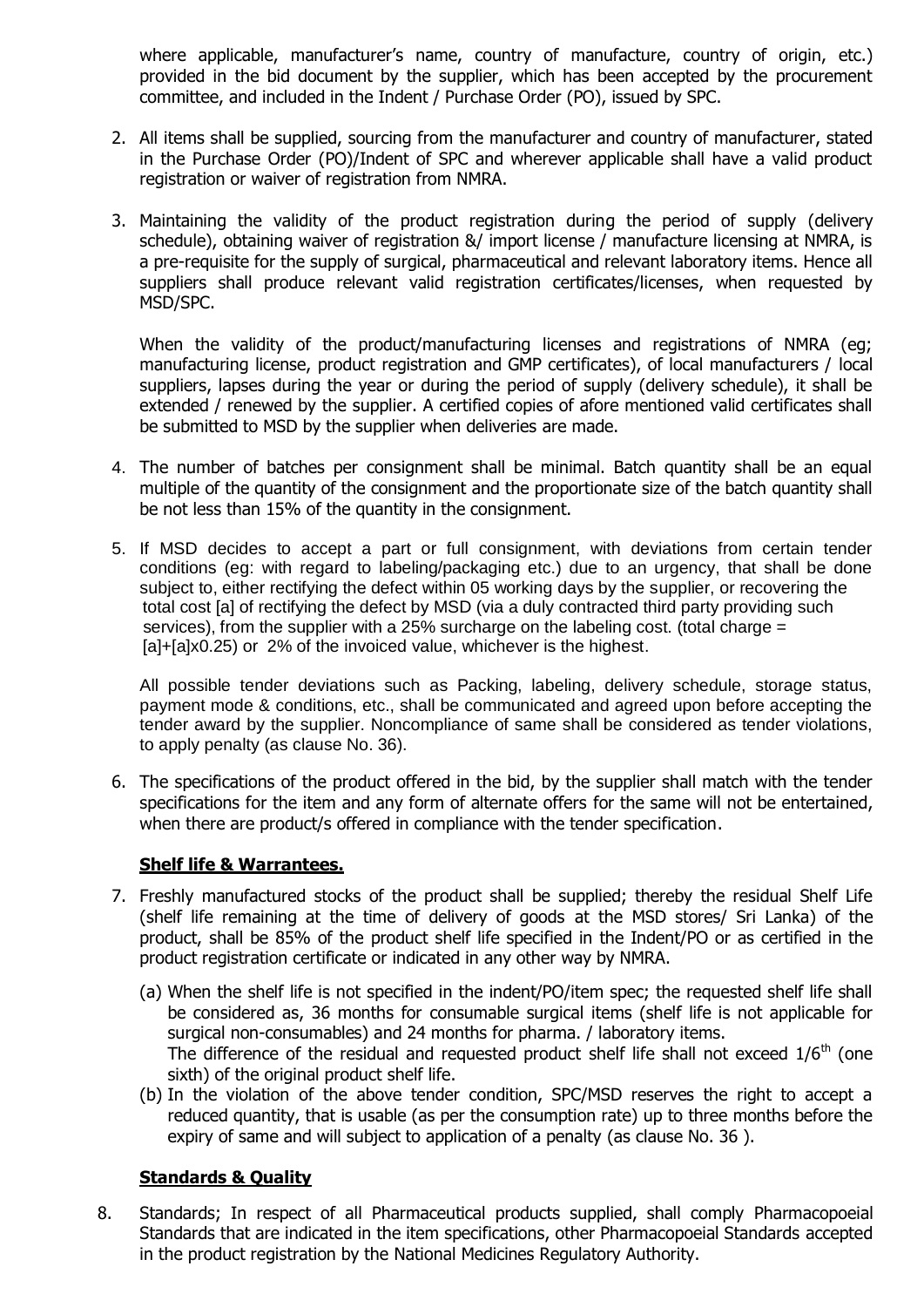- 9. As per the product registration dossier approved by NMRA, the product information leaflet (PIL) for the Pharmaceutical items and the user manual/ instruction pamphlet for surgical items, with information to users regarding the; storage conditions, maintenance, and other product compatibilities, shall be provided with the product, for acceptance of goods by MSD. Any product deficient of or incompatible with, its sub components/ accessories, not at the specified quality standards or all its components not unitized appropriately in packaging (as a set), shall be rejected.
- 10. Withdrawal from use of items due to quality failure found as manufacturer/s fault:
	- (a). In case of batch withdrawal, value of entire batch quantity supplied shall be recovered from the supplier.
	- (b).In case of product withdrawal, value of entire product quantity supplied shall be recovered from the supplier.
	- (c). In the event of either a) or b) above, supplier shall be surcharged the total cost involved for MSD, of the quality failed supplies with 25% administrative surcharge of the same.
- 11. The storage conditions and the packing requirements of the product shall conform to the information given by the manufacturer and accepted by NMRA for the product registration or shall conform to the information submitted for waiver of registration granted by NMRA in exceptional circumstances.(refer clause No.23)

If the offered product, deviate from NMRA registered product features, supplier must provide with the bid, a declaration to certify the NMRA accepted product details such as; storage conditions, pack details/contents/sizes and standard batch quantity/size of the product.

12. Immediately after delivery at MSD, the consignments shall be subjected to testing appropriately drawn, one random batch sample (Post-delivery sample) of the consignment at a government/semi-government/accredited laboratory. (to be selectively applied for Surgical & Lab items, depending on availability of testing methodology & facilities).

If the sample is found to be substandard, random batch samples will be tested from all the batches/lots in the consignment, and entire expenses on such tests, like value of samples, transport, sampling & testing charges, etc, will be recovered from the supplier.

13. Consignments supplied to MSD violating the storage conditions indicated on product labels and/or product information leaflet (as accepted for product registration at NMRA), shall be considered as quality affected consignments and quality assurance of such consignments shall be carried out by post-delivery testing at government / semi government laboratory in Sri Lanka or at an accredited laboratory (foreign/local). All the expenses on such an event, including storage cost shall be borne by the supplier. If found to be quality affected the consignment will be treated as quality failed (as clause No.10).

# **Pack size, Labeling & Packaging**

- 14. Offers for pack sizes at a lower level(smaller quantity per pack) than the pack size specified in the item description/specification and MSD order List, are also acceptable, but higher level (larger quantity per pack) pack sizes will not be entertained unless otherwise offered with the original bid and accepted by the procurement committee, with the concurrence of MSD.
- 15. In respect of bulk packs (not applicable for blister/strip packs), "DHS" mark shall be ;
	- (a). embossed or printed in case of tablets
	- (b). printed in case of capsules

Above condition can be waved off, if the quantity in the purchase order is less than 100,000 tablets/capsules, (any exemptions to this condition, is notified in the relevant MSD order list)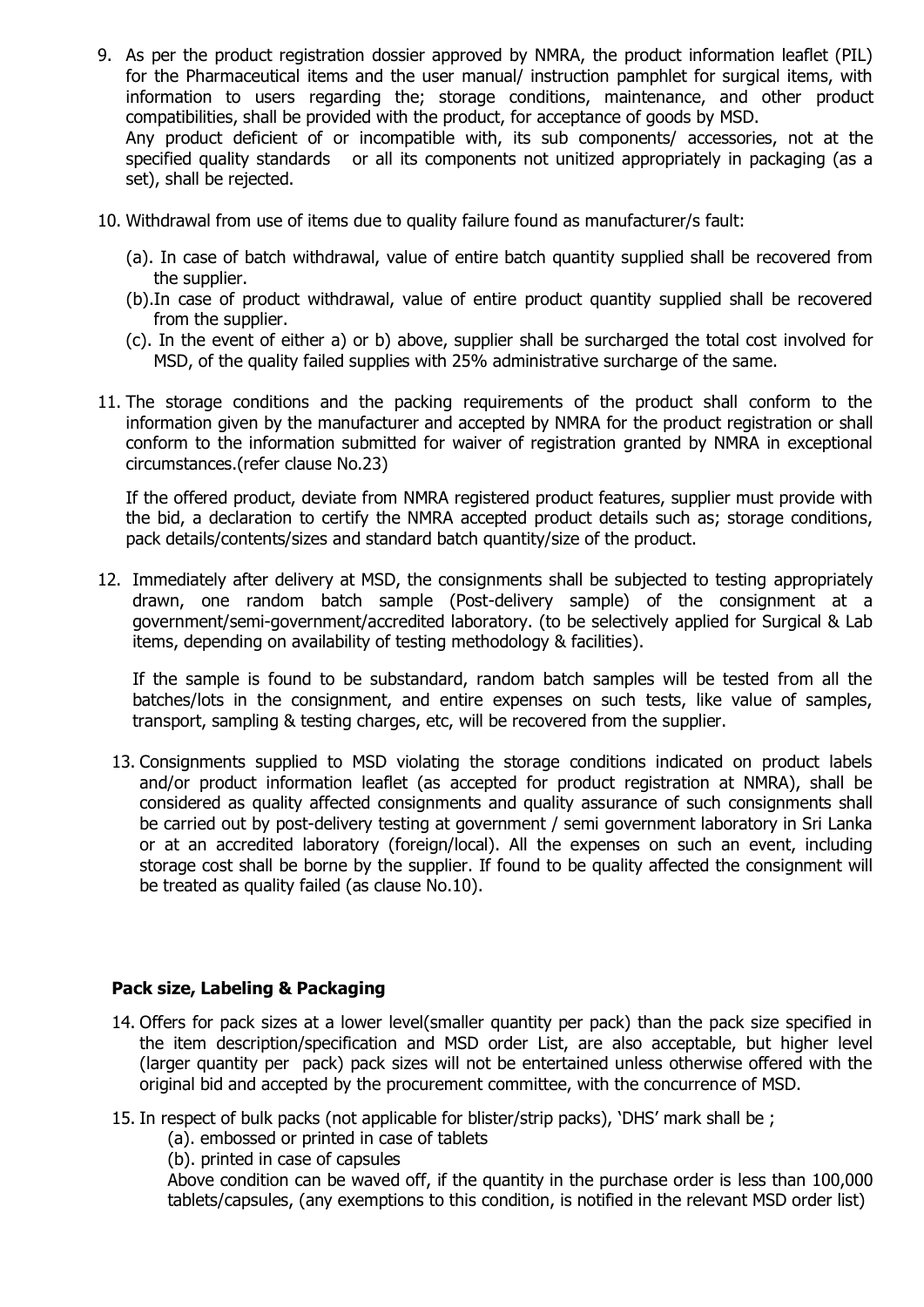- 16. Each; innermost pack, vial/ampoule, pre-filled syringe or bottle, shall bear the item Description, SR No, Batch No/Lot no., Reference/Catalogue no.(not for pharmaceuticals), Date of Manufacture, Date of Expiry and "STATE LOGO" of Government of Sri Lanka. It is essential to include and exactly match the dates of Expiry (& date of Manufacture (in any form as 'Year & Month' or 'No Exp.'), in the innermost pack and supplier's invoice. (Applicability of the innermost pack mentioned in this clause shall be adapted as per the pack specified in the specification.)
- 17. Description of the Item, SR No, Date of Manufacture, Date of Expiry, Batch No, Name and address of manufacturer and "STATE LOGO" of Sri Lanka Government shall be clearly marked on the outer covering of the individual/innermost pack containing the minimum unit of measure, including blister & strip cards and on the outer cover of the carton/box. Any deviations of the Date of Manufacture (DOM)/ Date of Expiry (DOE)declared in the offer shall be approved by MSD and DOM & DOE shall consist of at least the year & month.
- 18. All outer most cartons (shipping packages) shall bear the MSD Purchase Order No, SPC Indent No., SR No, Batch No, and Date of Expiry in size 1.5cm letters / figures in prominently visible manner. This may be printed, stenciled or label properly affixed.
- 19. Batch Number of the product shall be separately Barcoded (in Code 128 or 2D formats) and Barcode shall be printed on the labels at all levels of packing as described below, conforming to the industry standards in Barcode printing and pasting. Format shall be according to Code 128 or 2D standards. Maximum barcode size shall be 5.0cm (length) x 2.5cm (width).
- 20. In case of receiving goods under inappropriate packaging conditions (not in good order), was to be sorted out by MSD to select the items in good order by 100% checking/handling of the consignment, all expenses incurred to MSD in such an event (including demurrage charges, cold stores charges, labor charges etc. or any other charges incurred until goods are ready for acceptance), have to be paid to MSD by the local supplier, before attending to checking the consignment 100%, by MSD.

In respect of SPC imported supplies, if the local agent does not follow suit as above, such extra expenses incurred to MSD shall be recovered from the supplier by SPC and refund to MSD.

#### **Storage Conditions & Temperature**

- 21. If the storage temperature & conditions are not specified in the item specification, NMRA accepted product storage conditions, shall conform to Sri Lankan ambient storage conditions in the ranges of 30 °C +/- 2 °C temperature and 75% +/-5% relative humidity. The product storage conditions shall be clearly indicated at all levels of labels/packages/boxes.
- 22. Maintenance of Cold Chain;
	- a. In case of cold storage items, cold chain monitors (temperature recording devices) shall be included for each carton and the cold chain shall be maintained according to the manufacturer's instructions during storage, transport and delivery.
	- b. Supplier shall use suitable prominently visible identification marks of international standard, with appropriate colours and sizes for easy identification of cold cargo. Supplier shall use standardized USB Devices for temperature data logging inside the packages and shall provide free of charge, data logger readers &/ software (reading apps compatible with Windows-07/latest) to wharf department of SPC in advance, to enable examining the maintenance of cold chain in transit, and before taking over the consignment by MSD.
	- c. If the cold chain break is observed at the time of taking over the consignments by MSD, such consignments shall be rejected, indicating the reason on the relevant WDN or copy of the delivery documents. In such an event, the SPC shall arrange necessary cold storage for the consignment until "observed cold chain break" is investigated leading to acceptance / total rejection of consignment and the expenses born by MSD / SPC in arranging the cold storage shall be recovered from the supplier.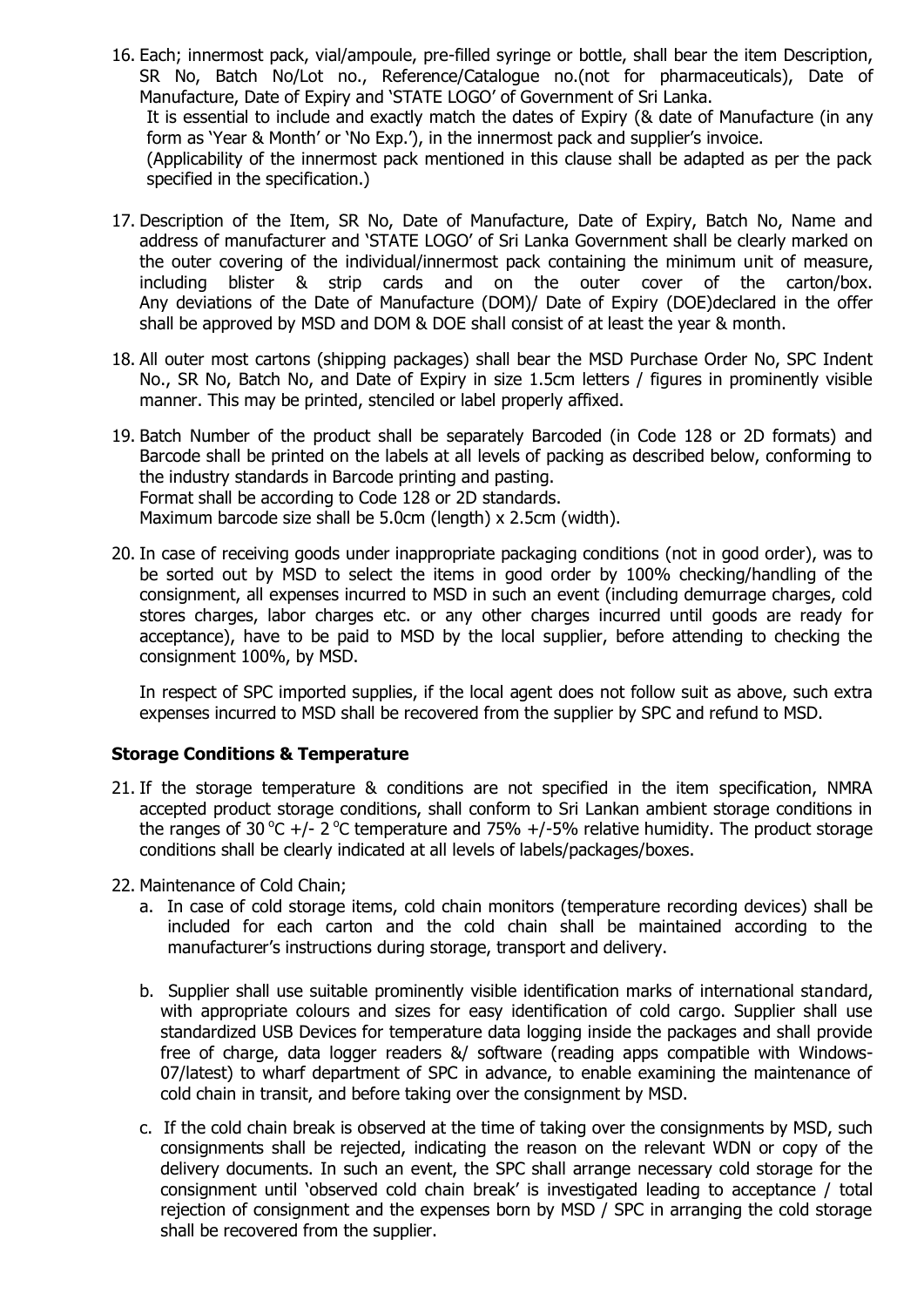- d. The vehicles transporting cold cargo to MSD shall be equipped with temperature monitoring devices and the vehicle shall have NMRA approval for transport of pharmaceuticals.
- e. The suppliers shall dispatch consignments of the items, which require cold chain maintenance, to arrive in Sri Lanka during Monday to Thursday to avoid additional demurrage & storage charges during weekends, during which MSD stores is closed. In case of non-compliance of this condition, any additional expenses incurred to MSD and SPC, to Custom clear/store/receive such consignments shall be recovered from the supplier.
- 23. In respect of the products requiring controlled temperature storage (Eg.  $<$  25 °C, 2-25 °C, 15-20  $\degree$ C /30  $\degree$ C, 2-8  $\degree$ C etc.), supplier shall provide MSD with latest product stability study reports with the invoice of the consignment.(report shall include studies; at 30 °C +/- 2 °C & 75% +/- 5% RH for AC stored items and at 25 °C +/- 2 °C & 60% +/- 5% RH for Cold stored items. It shall be a true copy of the latest report submitted to NMRA or a report issued within last 05 years). (refer clause No.11)

# **Delivery Requirements**

24. All items shall be supplied as per the latest/final delivery schedule, communicated to the supplier, as an amended Indent/PO delivery schedule (if not amended, original schedule in the Indent/PO will apply) mutually agreed between MSD& SPC, at the time of establishing the payment terms (L/C, DP, TT, etc). Any deviation from this agreed delivery schedule shall be treated as a defaulted delivery.

Contravening the above directions, if the delivery schedule is violated by the supplier for no fault of MSD/SPC/MOH and in the event MSD decides to accept any such consignment in full or part thereof, that is delivered after the due delivery date, Condition No. 26 on delayed deliveries, shall be applied.

- 25. All consignments shall be delivered at Medical Supplies Division or an alternate receiving point as directed. However sending consignments to reach Sri Lanka from 15<sup>th</sup> December to 10th January shall be avoided, unless otherwise prior approval has been granted by MSD for such deliveries.
- 26. Defaulted consignments with respect to delivery schedule shall only be considered for acceptance, subject to a penalty imposed for the delay due to suppliers fault, allowing a grace period up to two weeks. Consignments delivered after that grace period shall be considered for acceptance subject to a penalty to the supplier as described below ;
	- (a). A penalty of 0.5% per day of the consignment value, calculated commencing from the 15th day up to 60th day delay from the due delivery date, as per the indent/PO or its? latest amended delivery schedules.
	- (b). When the delay exceeds 60 days purchase order will be considered as automatically cancelled, on defaulted performance. In such a situation, MSD reserve the right to recover liquidated damages or to revoke the cancellation (eg. if payments have been released prior to such a cancellation), and accept the consignment subject to a 25% admin surcharge.
- 27. (i). If any local purchases were to be made by MSD/SPC to ensure continuity of supply (due to noncompliance of Indent/PO/its" amended; delivery schedule); in the ensuing period inclusive of the grace period for delivery from due delivery date, extra expenditure incurred on such local purchases, over the landed cost of relevant SPC main order, shall be recovered from the supplier.

(ii). If a delivery defaulted (violating delivery schedule in the indent/PO) SPC supplier/his local agent, who participate in an urgent local purchase tender of SPC or MSD for the same item, quoting the same product or any similar product, is bound to supply the local purchase order at the landed cost of the defaulted SPC main order. In violations of the same, the cost difference will be set off from the payments to the supplier of the corresponding SPC main order.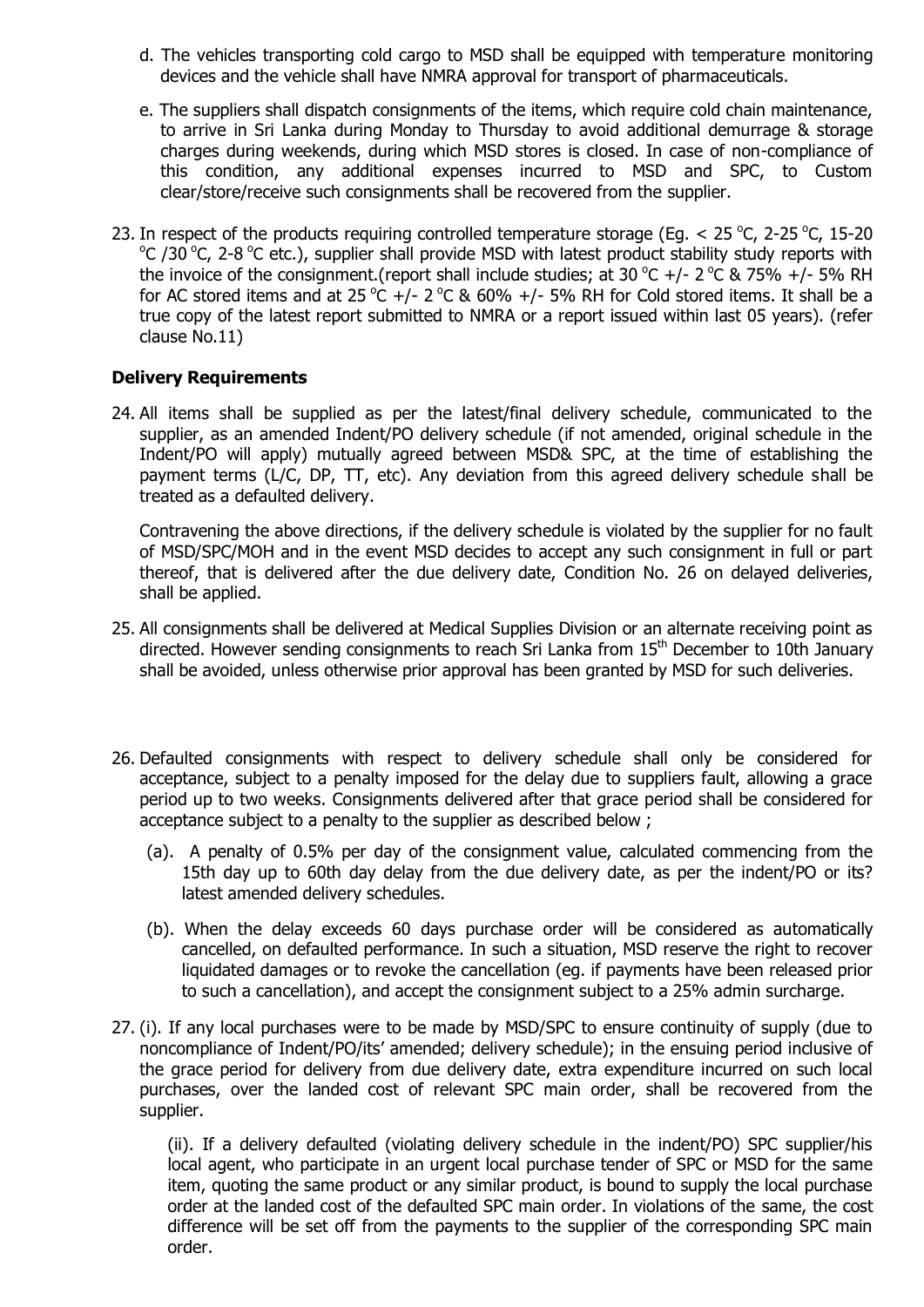28. In respect of local manufacturers/ local suppliers, all deliveries shall be made only on week days excluding public holidays, also allowing adequate time to enable the completion of the receiving process at MSD stores before 3.30 p.m.

In the event of failure to meet this deadline due to supplier/s fault (eg. In delivery; time, product, document, etc.) goods shall be accepted on the following working day, such date shall be counted for working out penalties as per No. 26 (regarding defaulted consignment) of the conditions of supply.

As an alternative, supplier can request MSD to take over the consignment on the same day, subject to settling all adl. expenses (i.e. staff OT, forklift charge, etc.) of MSD, by the supplier.

- 29. The extension of L/C"s overstepping delivery schedules in the Indent/PO/its" amendments, shall not in any way affect the recovery of late delivery charges, as per Condition No. 26 (regarding defaulted consignments) and any other direct or indirect additional costs/liquidated damages, relating/consequent to extension of L/C.
- 30. When adequate storage space is not available at MSD, to accept a delivery defaulted consignment (deviating from the delivery schedule in the Indent/PO/its' amendments) under the condition No. 26, any additional expenses caused to MSD or SPC in arranging temporary external storage and other expenses (eg. demurrage, detention, container storage, re-handling cum transport, etc.) shall be borne by the supplier.

# **Documents & Information**

- 31. MSD Order No, Item Description, SR No, Batch No., Date of Manufacture, Date of Expiry and product Storage Condition, shall be indicated in all Supply Invoices and detailed Packing Lists.
- 32. One of the tender samples of the selected bid shall be forwarded to MSD, for using as a reference sample (can make it; a part of the last consignment or a returnable to supplier) for checking the conformity of the consignments received under the indent/PO.(applicable for all surgical items and regular category of laboratory items, when specified in respective order lists). The artwork of the; specimen labels, minimum pack and outer most box/shipper carton, that satisfies the above mentioned labeling conditions, shall also be provided before signing the contract with the performance bond.
- 33. The supplier shall submit all shipping documents to (Including Bills of Lading / Draft Air Way Bills etc.) SPC Imports department and MSD by e-mail(follow instructions in website www.msd.gov.lk ), at least 03 days before the Expected Time of Arrival (ETA) of sea freighted consignments & 02 days before the ETA of Air freighted consignments.
- 34. After releasing the Indent/PO or establishing L/C, the latest logistical position of manufacturing & supply on the Indent/PO, shall be updated biweekly through e-mails to SPC with a copy to MSD by the supplier.( follow instructions in the website www.msd.gov.lk) If it is not complied or the information so provided are found to be incomplete/false, the grace period (for supply delays) mentioned in the clause 26 will not be applicable.

#### **Common conditions**

- 35. In addition to the general conditions of supply given herein, item/order-list specific amendments, exclusions or additions to the same, stated in the covering letter of the order list and any other relevant conditions as per the tender document issued by SPC, are also applicable. The order/item specific; new conditions or amendments to General Order Conditions, will be included in the order list itself and as a remark entry in the MSMIS order records.
- 36. Administrative surcharge of 25%(on the value of goods), will be applied for tender condition violations that cause deficiencies in supply with respect to; quality, standards & specifications, short packing & short supply or delayed delivery as per the cabinet decision. (eg. As in conditions No. 07,05,09,12)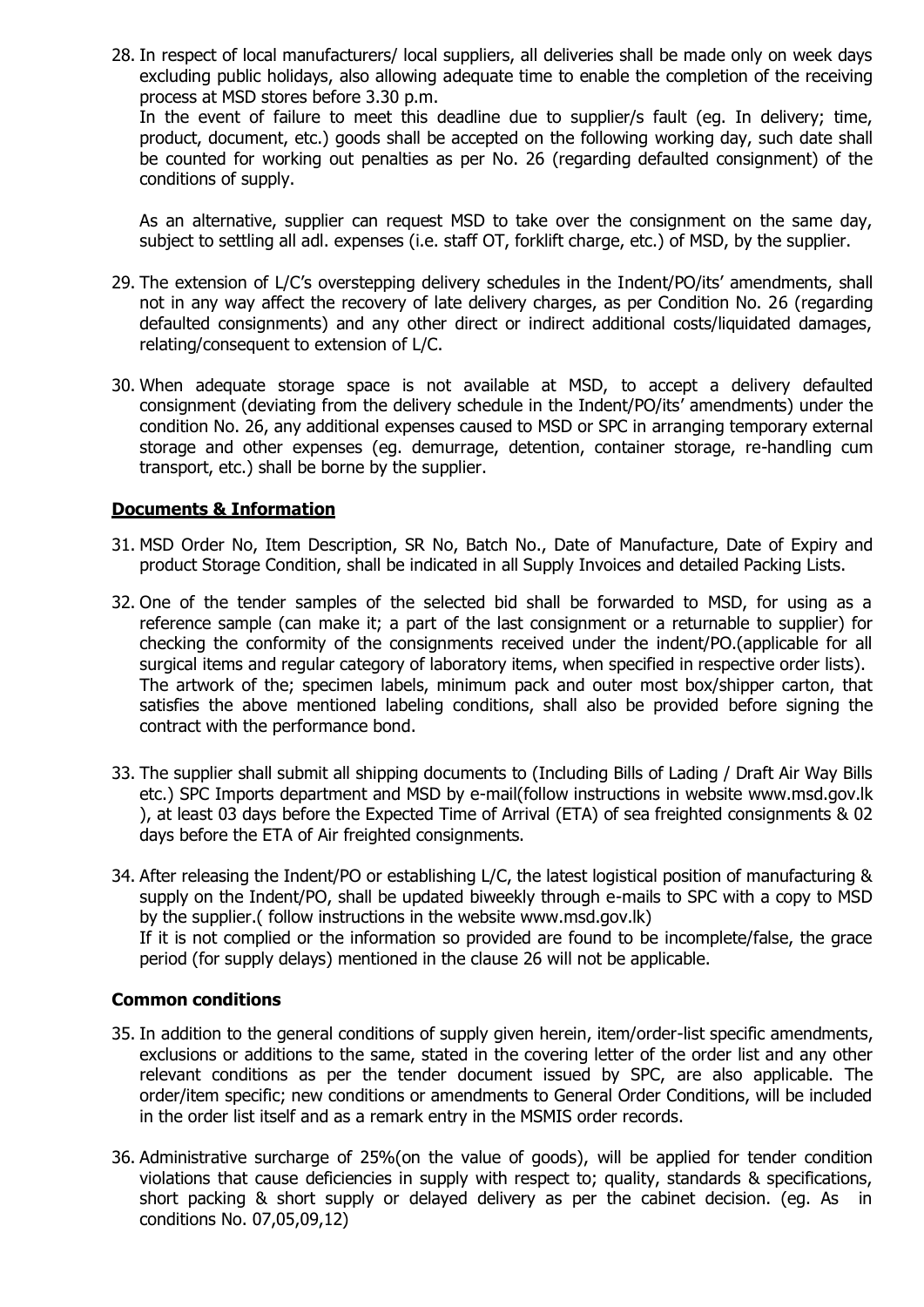Abbreviations : NMRA ; National Medicines Regulatory Authority/Sri Lanka, SPC ; State Pharmaceuticals Corporation, MSD; Medical Supplies Division/Ministry of Health-Sri Lanka.

# **(b) Part B –Special Order Conditions (SOC) of supply**

Note : SOCs are used, when it is really necessary to enable, item/order list specific deviations from the GOC clauses that are applicable to all or selected items in the order list concerned and in which case the relevant order list No. & S.R. No.s, shall be indicated separately against each clause of SOC, with the counter signature of Director (MSD) to make it effective.

# **Special Conditions for Bidding :**

- 1. Offers should be accompanied with the valid registration certificate (Notary Certified) issued by the National Medicines Regulatory Authority in Sri Lanka formerly Cosmetic Devices and Drugs Authority.
- 2. Offered item should bear our SR number.
- 3. If awarded supplier is unable to adhere to the delivery schedule due to no fault of the SPC/Ministry would result in the supplier being surcharge 0.5% of total bid amount per day from the due delivery date.
- 4. **Foreign offers should be on C & F (CPT/CFR) Colombo basis. FOB offers are not acceptable. If offers are received on Import & Supply basis from local suppliers, those offers should be in LKR. All local suppliers/manufacturers should quote in LKR for the total delivery price to MSD stores.**

**Comparison of foreign offer and local offer made on Imports & Supply basis will be compared as follows.**

**Local offers which are for Import & Supply basis will be divided by a hypothetical value for comparison of offers against C & F value based on the HS Code of the item as determined by SPC.**

- **5. Fax/E-mail offers directly sent to State Pharmaceuticals Corporation are not acceptable. Tenderers are requested to draw their attention to the clause "Submission of Tenders" of the tender document in this regard.**
- 6. If the shipment is being effected on FCL basis both FOB and Freight charges should be quoted separately against each item in addition to quoted C & F price. The volume of the total quantity of each item should be given in cubic meters  $(m^3)$ .
- 7. Representative samples in respect of items offered should be submitted to reach SPC on or before the **closing time on the closing date** of tender and acknowledgement receipt to be obtained from Administration Department of SPC. **Sufficient quantity of Samples should be forwarded for evaluation**
- 8. The original payment receipt for purchasing the bidding document has to be annexed to the offer. Offers without same will be rejected.
- 9. Procurement Committee has the authority to decide whether pre-shipment/ pre delivery/post delivery samples to be tested. In such cases the supplier will have to bear the cost of testing samples.
- 10. The bid submitted should be duly signed and endorsed by the Bidder/ Tenderer himself (with the name and designation of the signatory) or by the representative. Representatives submitting offers on behalf of their principals should submit a letter of authorization and power of attorney (if signing on behalf of the principals) and also should submit documentary proof on their registration as per the Act. No. 03 of 1987 with the Department of the Registrar of Companies – Sri Lanka (where applicable).
- 11. The successful supplier should agree to dispatch by fax/courier a full set of copy document to SPC at least 3 days prior to arrival of consignment in Sri Lanka to prevent any delay in clearance.

Demurrage /additional charges if any which become payable due to supplier's failure to comply with this requirement will be claimed from the supplier.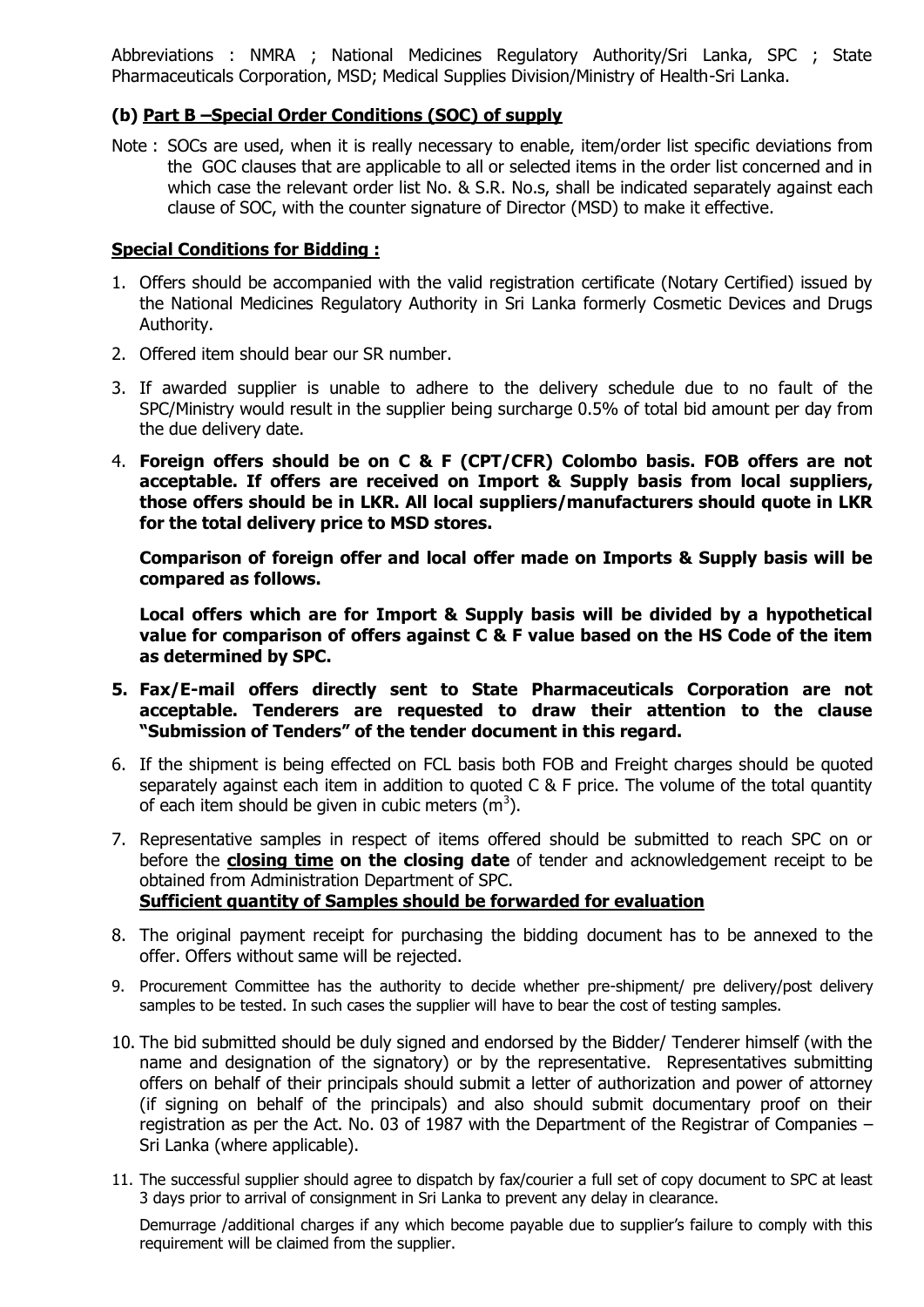- 12. In the event of an award made to you on this tender, SPC reserves the right to cancel/suspend the procuring of said order in any stage, if you would be placed the defaulted supplier"s list due to quality failure found in your previous supplies made to SPC or non compliance of contractual agreement.
- 13. This bid is administered by the provisions of the "Public Contract Act No. 3 of 1987" and therefore, in the event bidder is to retain an agent, representative, nominee for and on behalf of Bid or shall register himself and such public contact act in accordance with the section 10 of the Public Contract Act and produce such valid original certificate of registration with the bid.
- 14. The recommended storage mentioned on the product label should be maintained at transit also and storage condition should be clearly showed on Bill of Lading/Airway Bill and invoice.

# **15.Destination Terminal Handling charges (THC) should be borne by the supplier at the Port of Loading. Hence when the C&F prices are quoted this should be inclusive of THC.**

- 16. All shipments should be made exclusively on vessels belonging to the Ceylon Shipping Corporation or those chartered by CSC. Shipments on other vessels will be permitted in instances where vessel of the Ceylon Shipping Corporation do not call at the Port of shipment or if they are not available for time by shipment of cargo, in which event the supplier should attached a waiver certificate issued by Ceylon Shipping Corporation or their Authorized Agent in the Supplier"s Country.
- 17. SPC reserves the right to reject offers which do not comply with above conditions.

# **Amendments to the Bidding Documents for procurement of pharmaceuticals for the Department of Health Services of Government of Sri Lanka (Blue Book). (DPC)**

**Address to be read as "State Pharmaceuticals Corporation of Sri Lanka, "Mehewara Piyasa", 16th Floor, No. 41, Kirula Road, Colombo 5" mentioned in all specified clauses**

#### **Terms and Conditions of Bid/Instructions to Bidders**

Page No. 6 Condition No. 8 (BONDS/GUARANTEES) to be amended to read as follows;

08.1 Bidders should furnish an unconditional Bid Bond as per **Annex III** encashable on first written demand to the value stated against each item in the **Annex 1** of the Bidding Document.

Bid Bond should be submitted together with the Bid or to reach SPC on or before the closing date and time of Bid. Bids submitted without Bid Bonds, will not be considered.

08.2 The Bid Bond should be valid for at least 30 days beyond the validity of the Bid. The amount of bid bond and the date until which the bid should be valid is indicated in the Annex I.

Page No. 8 Condition No. 12 FREE REPLACEMENT to be amended to read as follows;

#### **FREE REPLACEMENT/ REIMBURSEMENT**

Page No. 8 Condition No. 12.2 under the Para b) 2<sup>nd</sup> line delete the words 'replaced or'

Page No. 14 Condition No. 20 (REGISTRATION) 20.1 (b) to be amended to read as follows;

(b) **A Certified copy of the NMRA registration Certificate certified by Attorney-at- Law, Commissioner of Oaths or Justice of Peace should be submitted along with the bid.**

Page No. 16 Condition No. 22 (TESTING OF BATCH SAMPLES) 22.1 to be amended to read as follows;

22.1 In the case of distribution to Hospitals/ State Institutions random batch samples and random post-marketing samples of all goods supplied will be tested at the NMQAL / Quality Assurance & Research Laboratory of the State Pharmaceuticals Corporation and reports on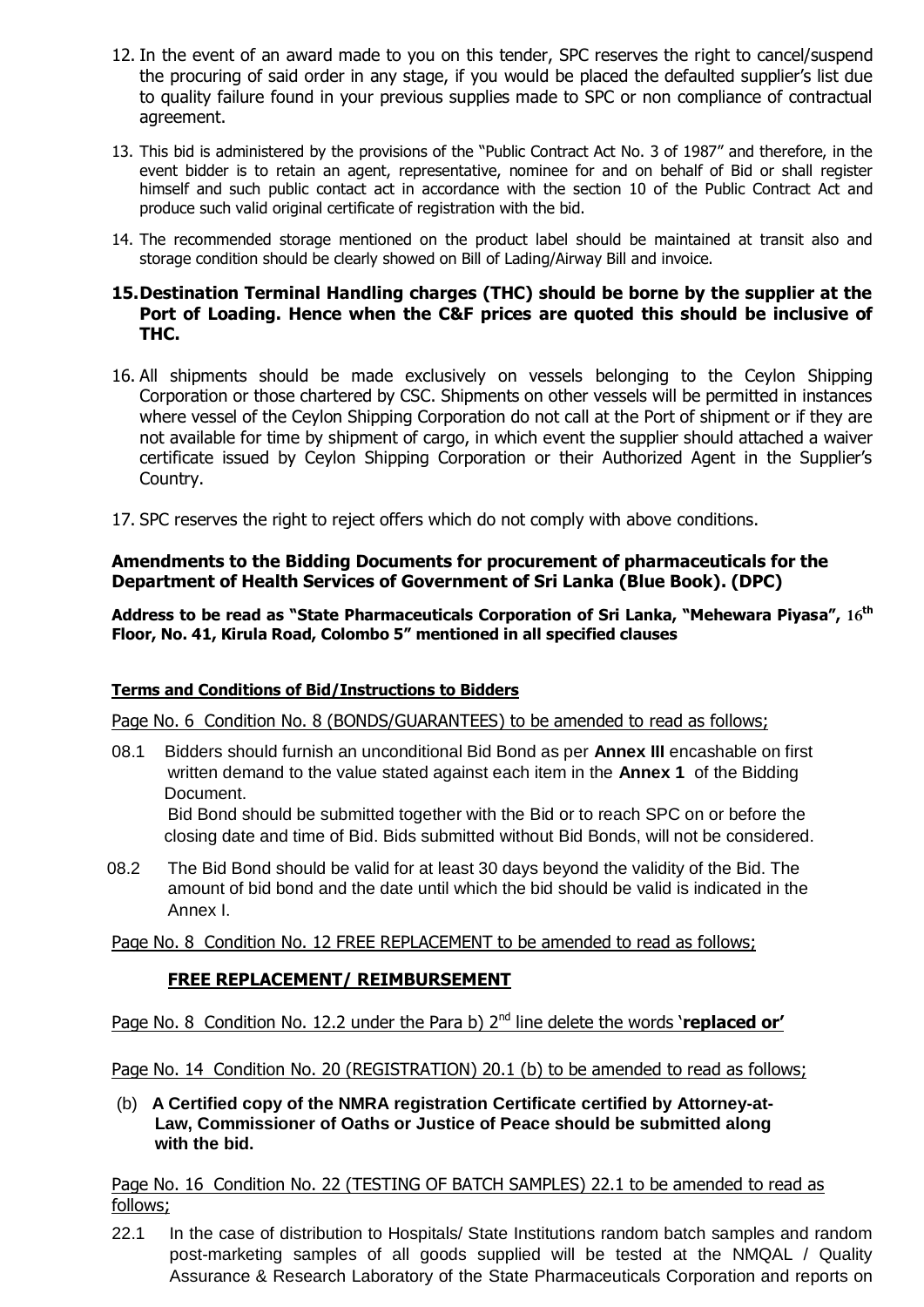its suitability issued. The findings of the reports /committee decisions will be final and binding. Goods reported as unsuitable and not conforming to the laid down specifications will be rejected and subsequently destroyed. The suppliers should agree to refund its landed cost plus an additional 25% as an Administrative cost. within 30 days from the date of intimation.

Page No. 23 SPECIMEN OF ANNEX  $-1$  to be amended to read as follows;

|                    |                                                                                                                                                                        |          | <u>ANNEX - 1</u>         |  |  |  |  |
|--------------------|------------------------------------------------------------------------------------------------------------------------------------------------------------------------|----------|--------------------------|--|--|--|--|
|                    | <b>BID NO./BID REFERENCE</b><br>(TENDER NO.)                                                                                                                           |          |                          |  |  |  |  |
|                    | <b>DATE OF ISSUE</b>                                                                                                                                                   |          |                          |  |  |  |  |
|                    | <b>CLOSING DATE &amp; TIME</b><br>(SRI LANKAN TIME)                                                                                                                    |          |                          |  |  |  |  |
|                    | <b>ORDER LIST NO.:</b>                                                                                                                                                 |          |                          |  |  |  |  |
| SR No.             | <b>Item</b><br><b>Description/Specifications</b>                                                                                                                       | Quantity | <b>Delivery Schedule</b> |  |  |  |  |
|                    | Nos of Representative samples for the item to be submitted for the<br>evaluation as tender samples.<br>Amount of Bid Bond: LKR  or USD  to be submitted along with the |          |                          |  |  |  |  |
| <b>Bid</b>         |                                                                                                                                                                        |          |                          |  |  |  |  |
|                    | Bid Bond valid till  (date)                                                                                                                                            |          |                          |  |  |  |  |
|                    |                                                                                                                                                                        |          |                          |  |  |  |  |
|                    | Bid Document Fee:                                                                                                                                                      |          |                          |  |  |  |  |
|                    | (should be paid in cash to SPC for each set of Bid Documents).                                                                                                         |          |                          |  |  |  |  |
|                    | <b>MSD CONDITIONS OF SUPPLY</b>                                                                                                                                        |          |                          |  |  |  |  |
| 1.<br><sup>o</sup> |                                                                                                                                                                        |          |                          |  |  |  |  |

Page No. 24 SPECIMEN FORM OF BID (SUPPLIES) ANNEX – IIA Content of the cage to be amended to read as follows;

> **BID FOR THE SUPPLY OF** ………………………………………

BID NO./BID REFERENCE

Page No. 26 & 27 SPECIMEN OF **ANNEX – II(B)** to be amended to read as follows;

# Heading of 2<sup>nd</sup> Column **FULL DESCRIPTION OF ITEM OFFERED, THE STANDARD AND STORAGE TEMPERATURE** Heading of 11<sup>th</sup> Column **NMRA REGISTRATION CERTIFICATE NO. & DATE OF EXPIRY**